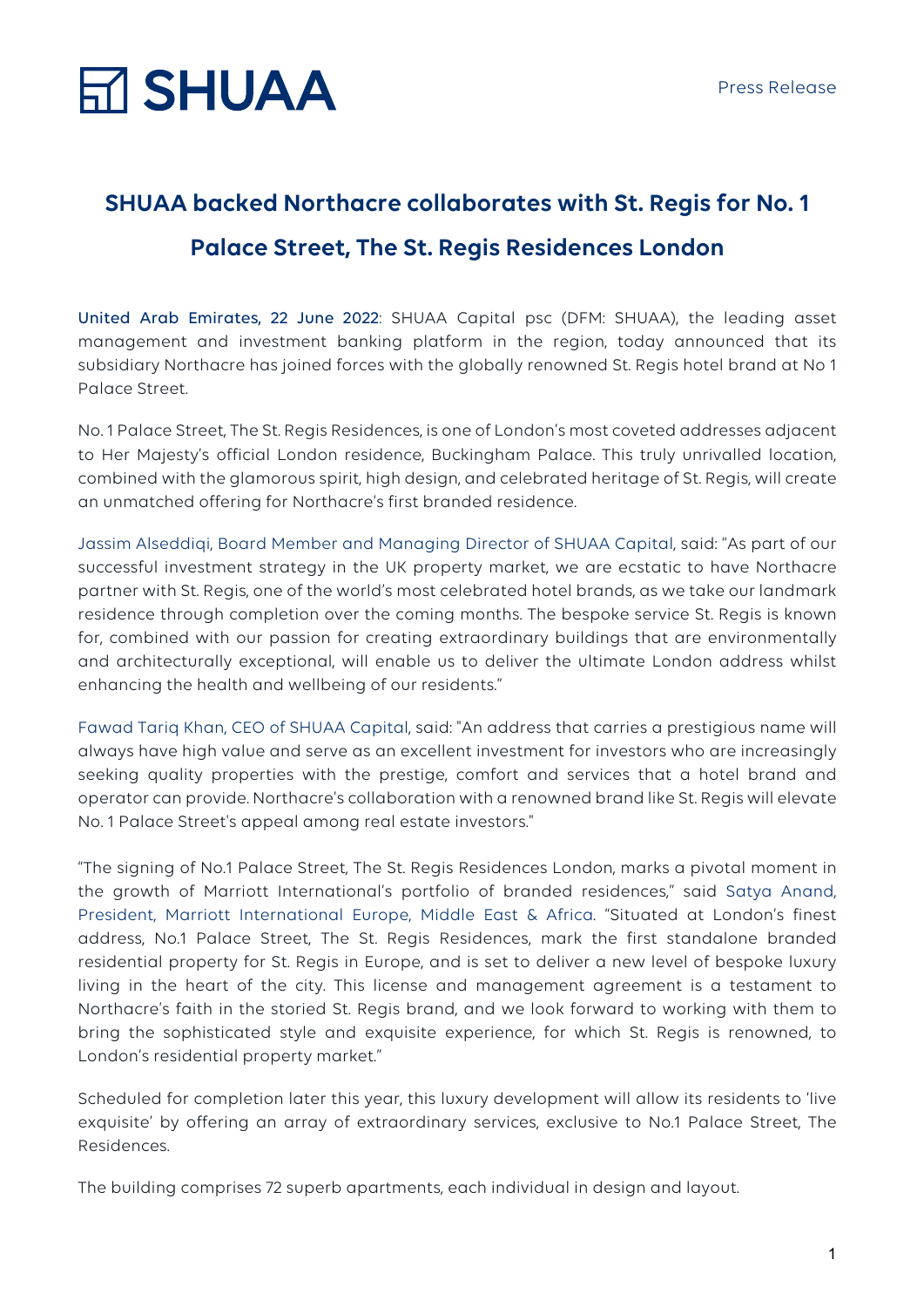# **M SHUAA**

A range of apartments from one to five bedrooms and penthouses are available for purchase immediately and residents can expect to receive the full St. Regis experience from October 2022.

Ends

#### Press Contacts

#### SHUAA Capital psc

Hani El Abid Head of Marketing and Communications Tel: +971 4 3199 723 Email: helabid@shuaa.com www.shuaa.com

#### ASDA'A BCW

Dhanya Issac Associate Director Tel: +971 4 450 7600 Email: dhanya.issac@bcw-global.com www.asdaa-bcw.com

#### About SHUAA Capital psc

SHUAA Capital psc (DFM: SHUAA) is a leading asset management and investment banking platform. SHUAA Capital psc is recognized for its strong track record and pioneering approach to investing through a differentiated, innovative and global product offering focused on public and private markets, debt and real estate.

The asset management segment, one of the region's largest, manages real estate funds and projects, investment portfolios and funds in the regional equities, fixed income and credit markets; it also provides investment solutions to clients, with a focus on alternative investment strategies. The investment banking segment provides corporate finance advisory, transaction services, private placement, public offerings of equity and debt securities, while also creating market liquidity on OTC fixed income products. The firm is regulated as a financial investment company by the Securities and Commodities Authority.

To learn more about SHUAA Capital, please visit:

- § Website: www.shuaa.com
- § Twitter: https://twitter.com/SHUAA\_Capital
- § LinkedIn: https://www.linkedin.com/company/shuaa-capital
- § Facebook: https://www.facebook.com/SHUAA.Capital.psc

#### About Northacre

With over 30 years of experience, Northacre is London's leading developer of luxury residences in the most sought-after locations. Northacre distinguishes itself through an intrinsic understanding of luxury, where passionate attention to detail is combined with an appreciation for craftsmanship, heritage, and innovation. Northacre has been responsible for the notable developments of The Lancasters, The Phillimores, Kings Chelsea, and The Bromptons, to name but a few. The schemes remain landmark locations within London.

Website: www.northacre.com